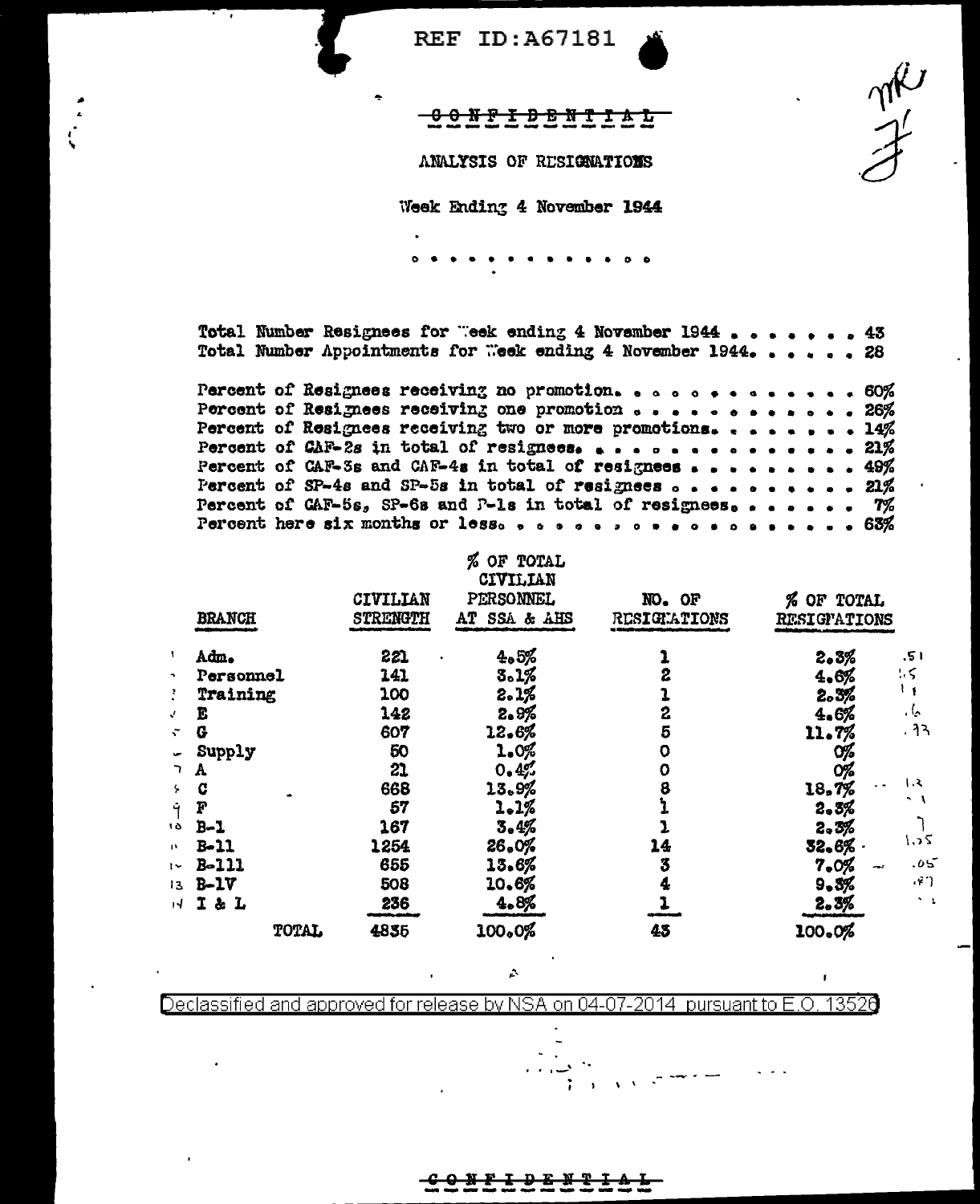#### 

RUBING OF REGIGRATION

Week Ending 7 October 1944

*Charles Committee* 

Total Number Resignees for week ending 7 October 1944.....44 Total Number Appointments for week ending 7 October 1944..25 Percent of Resignees receiving no promotion...............50% Percent of Resignees receiving two or more promotions..... 97 Porcent of C<sub>n</sub>T-2s in total of resignees...................285 Percent of C.F-3s and C.F-4s in total of resignees..........175<br>Percent of SP-4s an: SP-5s in total of resignees.........1356<br>Percent of C.F-5s, CP-6s and P-1s in total of resignees...125 Percent of W. S. I. srpointments in total of resignees....505

| <b>BRANCH</b>                                  | <b>NU.BER</b><br>PLR SO.IS<br>OF<br><b>BRANCH</b> | OF TOTAL<br>Ø<br>PERSONIEL<br>ON POST | OF TOTAL<br>%<br>RLSIGNATIONS                     |
|------------------------------------------------|---------------------------------------------------|---------------------------------------|---------------------------------------------------|
| Personnel<br>G<br>C<br>$B-1$<br>$B - 2$        | 150<br>648<br>667<br>168<br>1245                  | 350                                   | 28 <sub>7</sub><br>287                            |
| $B-3$<br>$B - 4$<br>3 I<br>L<br>misc.<br>TOTAL | 672<br>551<br>232<br>612                          |                                       | 127,<br>$2\%$<br>85<br>(Not<br>included)<br>تر100 |

### <u>-0 0 N P I D & N T I A b</u>

회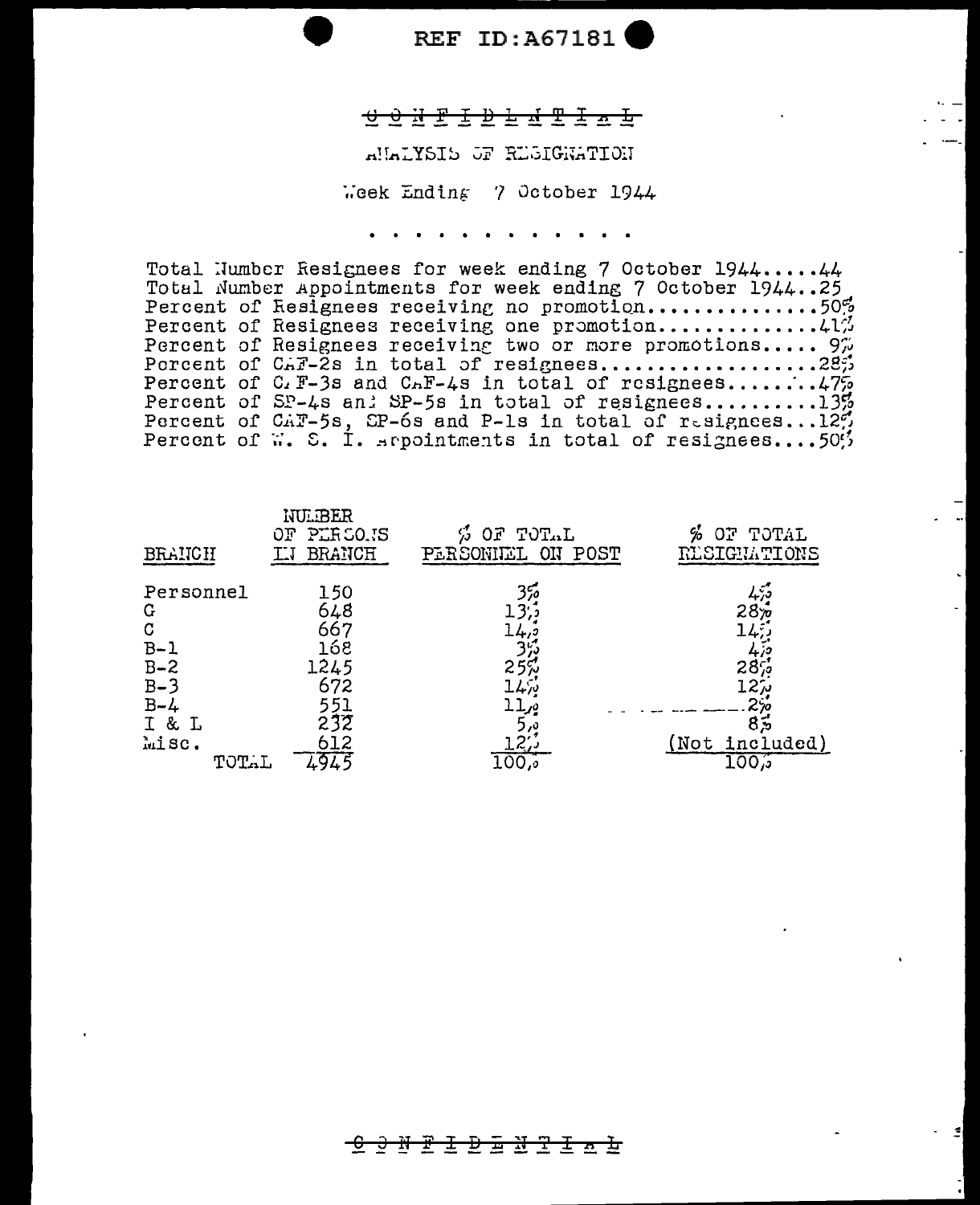# 

### ANALYSIS OF REJIGNATION

Week Inding 14 October 1944

 $\begin{array}{cccccccccccccc} \bullet & \bullet & \bullet & \bullet & \bullet & \bullet & \bullet & \bullet & \bullet & \bullet \end{array}$ 

Total Humber Resignees for week ending 14 October 1944...... 52 Total Number appointments for week ending 14 October 1944...32 Percent of Resignees receiving one promotion.................23. Percent of Resignees receiving two or more promotions.......225 Porcent of CAF-3s and CAF-4s in total of resignees.......... 31, Percent of SP-4s and SP-5s in total of resignees............27.<br>Percent of C.F-5s, SP-6s and P-1s in total of resignees......15. Percent of W. S. 1. Appointments in total of resignees......  $\{2, 7\}$ 

| <b>BRANCH</b> | NU BLR<br>ОF<br><b>TELLOUIS</b><br>BRCH<br>IN | OF TOTAL<br>ر بن<br>PLRSONNEL | RESIGNATIONS | Ýо<br>TOTAL<br>OF<br>RESIGNATIONS |
|---------------|-----------------------------------------------|-------------------------------|--------------|-----------------------------------|
| Adm.          | 217                                           | 470                           | 2            | ەببى                              |
| Personnel     | 147                                           |                               | 6*           |                                   |
| G             | 629                                           |                               |              |                                   |
| $B-1$         | 165                                           |                               | $\tilde{}$   |                                   |
| $B-11$        | 1247                                          |                               | 12*          | 23%                               |
| $B-111$       | 662                                           |                               |              |                                   |
| $B-1V$        | 525                                           |                               |              |                                   |
| I & L         | 235                                           |                               |              | 7%                                |
| Training      | 149                                           |                               |              | 2%                                |
| E             | 139                                           |                               |              | ة;2                               |
| Supply        | 49                                            |                               |              | ېژ0                               |
| н             | 22                                            |                               |              | ږ (0                              |
| $\mathbf C$   | 672                                           |                               |              | 55                                |
| F             |                                               |                               |              |                                   |
| TOTAL         | 491.                                          | 100,                          | 521          | 100%                              |

\* Includes Military Furloughs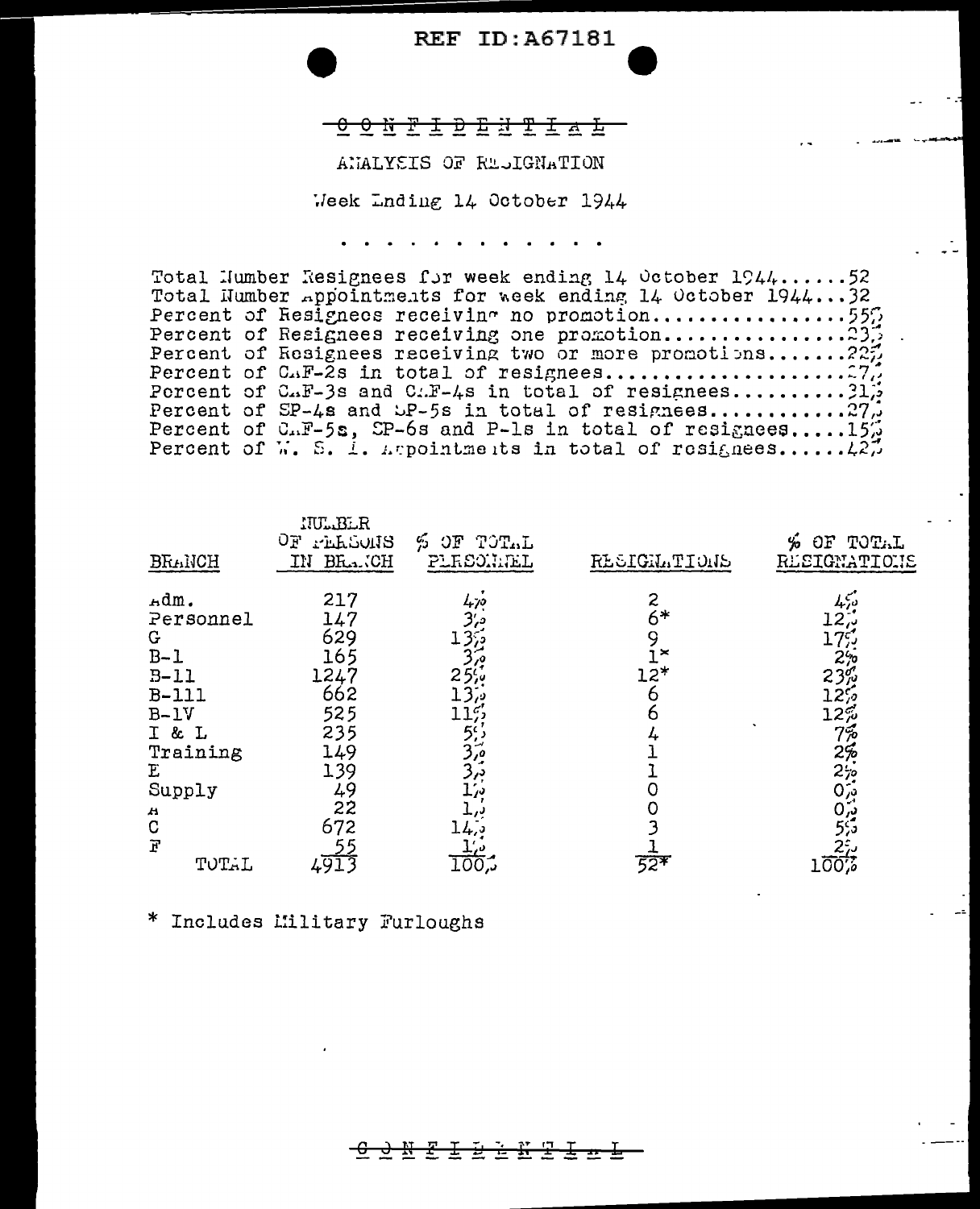## <u>сойттрънттаъ</u>

### ALALYSIS OF RESIGIATION

#### Week Lnding 21 October 1944

Total Number Resignees for week ending 21 October 1944.....35 Total Number Appointments for week ending 21 October 1944..23

Percent of Resignees receiving one promotion...............200 Percent of Resignees receiving two .r more promotions......10% Percent of CAF-2s in total of Resignees.....................22% Percent of  $C_nF-3s$  and  $C_nF-4s$  in total of resignecs.........43. Percent of HP-4s and SP-5s in total of resignees..........202 Percent of CAF-5s, SP-6s and P-1s in total of resignees.... 95 

| BRANCH    | CIVILI.I.<br><b>OTELHGT I</b> | $\sim 0.7$<br>TOTAL<br>CIVILLAN<br>PLI.50.FET<br>$\overline{1}$ . Som | ОF<br>110.<br><b>REIGHATIONS</b> | TOTAL<br>JF .<br>υ.<br>R. SIGHATICHE |  |
|-----------|-------------------------------|-----------------------------------------------------------------------|----------------------------------|--------------------------------------|--|
| م¤α.      | 217                           |                                                                       | C                                | 0%                                   |  |
| Personnel | 14                            |                                                                       |                                  |                                      |  |
| Training  | 122                           |                                                                       |                                  | 2.8%                                 |  |
| E         | 142                           |                                                                       |                                  | 2,85                                 |  |
| Ġ         | 628                           | 12.                                                                   |                                  |                                      |  |
| Supply    | 48                            | $1.0\%$                                                               |                                  | 2.                                   |  |
|           | 22                            | 0<br>د به                                                             |                                  |                                      |  |
| たっぽ       | 670                           |                                                                       | O                                | 17.2 <sub>0</sub>                    |  |
|           |                               |                                                                       |                                  |                                      |  |
| $B-1$     | 165                           |                                                                       | 2                                | .8 <sub>p</sub><br>5                 |  |
| B-11      | 1268                          | 25<br>$8\%$                                                           |                                  | 25.87                                |  |
| $B-111$   | 658                           | נ, ס                                                                  |                                  |                                      |  |
| $B-1V$    | 519                           | 10<br>ხ∵ა                                                             |                                  | 40°                                  |  |
| I & L     | 238                           | 4.8 <sub>o</sub>                                                      |                                  | $\epsilon_{\bullet}6_{\prime}$       |  |
| TOTAL     | I900                          | 100.05                                                                | 35                               | 100.0%                               |  |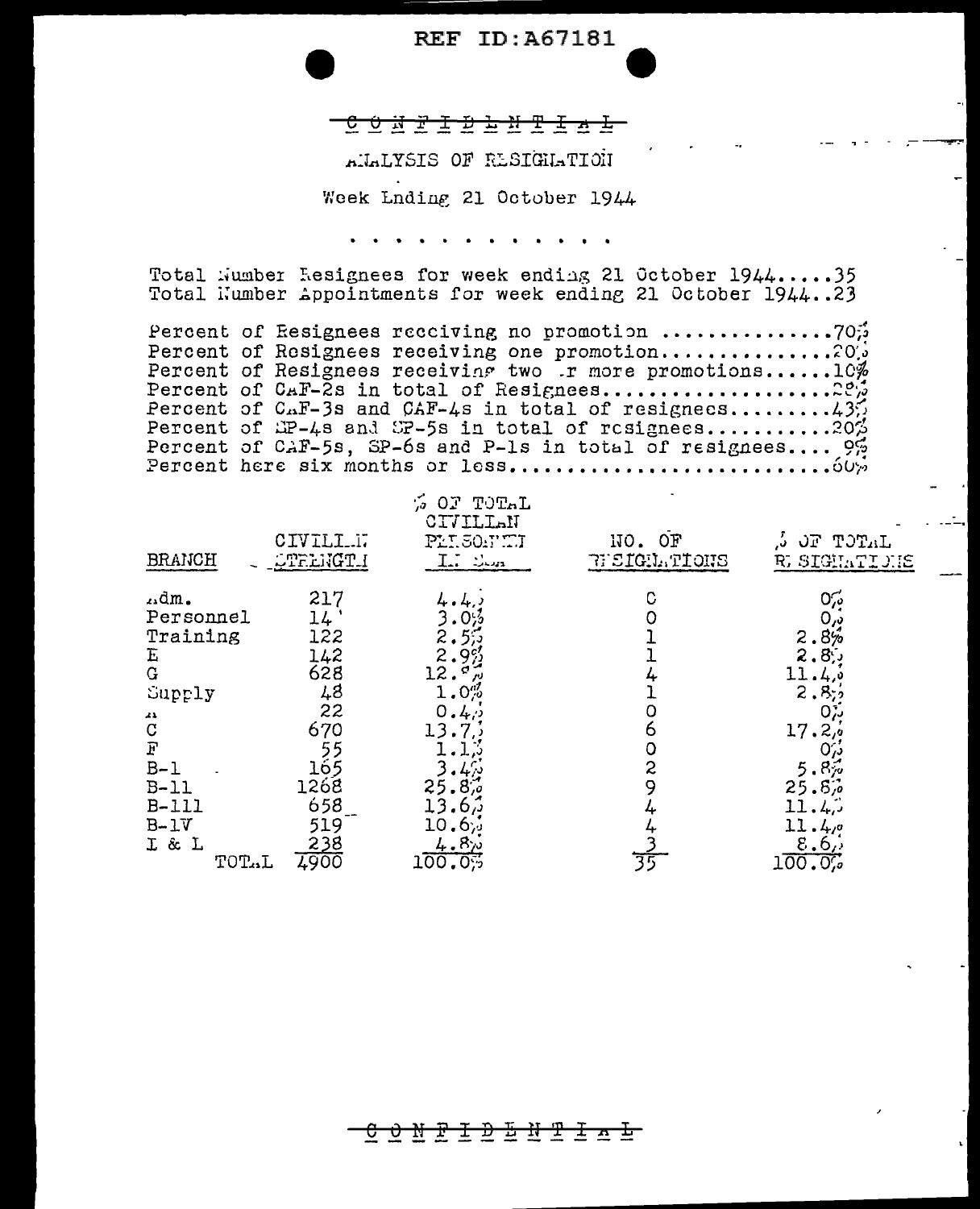# <u>CONFIDENTIAL</u>

#### ANALYSIS OF RESIGNATIONS

Week Ending 28 October 1944

 $\bullet$ 

Total Number Resignees for week ending 28 October 1944 . . . . . . . . 42 Total Number Appointments for week ending 28 October 1944 . . . . . 13

|  | Percent of Resignees receiving no promotion $\ldots$ 62%                                                                       |  |  |  |  |  |  |  |  |
|--|--------------------------------------------------------------------------------------------------------------------------------|--|--|--|--|--|--|--|--|
|  | Percent of Resignees receiving one promotion 28%                                                                               |  |  |  |  |  |  |  |  |
|  | Percent of Resignees receiving two or more promotions $\cdot \cdot \cdot \cdot \cdot \cdot \cdot \cdot \cdot 10\%$             |  |  |  |  |  |  |  |  |
|  |                                                                                                                                |  |  |  |  |  |  |  |  |
|  | Percent of CAF-3s and CAF-4s in total of resignees $\circ \cdot \cdot \cdot \cdot \cdot \cdot \cdot \cdot \cdot \cdot$ 50%     |  |  |  |  |  |  |  |  |
|  | Percent of SP-4s and SP-5s in total of resignees $\ldots$ 21%                                                                  |  |  |  |  |  |  |  |  |
|  | Percent of CAF-5s, SP-6s and P-1s in total of resignees $\bullet \bullet \bullet \bullet \bullet \bullet \bullet \bullet 10\%$ |  |  |  |  |  |  |  |  |
|  | Parcent here six months or 1688 $\ldots$ 55%                                                                                   |  |  |  |  |  |  |  |  |

|                  |       |                 | <b>LOF TOTAL</b><br>CIVILIAN |              |                     |
|------------------|-------|-----------------|------------------------------|--------------|---------------------|
|                  |       | CIVILIAN        | <b>PERSONNEL</b>             | NO. OF       | % OF TOTAL          |
| <b>BRANCH</b>    |       | <b>STRENGTH</b> | 拼 88AAH5                     | RESIGNATIONS | <b>RESIGNATIONS</b> |
| Admo             |       | 219             | 4.5%                         | o            | 0                   |
| <b>Personnel</b> |       | 152             | 3.1%                         |              | 2.4%                |
| Training         |       | 101             | 2.1%                         |              | 2.4%                |
| E                |       | 143             | 2.9%                         | 0            | $\bullet$           |
| G                |       | 615             | 12.7%                        | 9            | 21.4%               |
| Supply           |       | 49              | 1.0%                         | $\mathbf 0$  | $\mathbf 0$         |
| A                |       | 21              | 0.4%                         |              | 2.4%                |
| C                |       | 673             | 13.9%                        | 2            | 4.8%                |
| F                |       | 56              | 1.1%                         | o            | $\bullet$           |
| $B-1$            |       | 165             | 3.4%                         |              | 2,4%                |
| $B - 11$         |       | 1258            | 26.0%                        | 12           | 28.5%               |
| $B-111$          |       | 657             | 13.6%                        | 5            | 11.9%               |
| $B-1V$           |       | 509             | 10.5%                        | 9            | 21.4%               |
| I & L            |       | 235             | 4.8%                         |              | 2.4%                |
|                  | TOTAL | 4853            | 100.0%                       | 42           | 100.0%              |